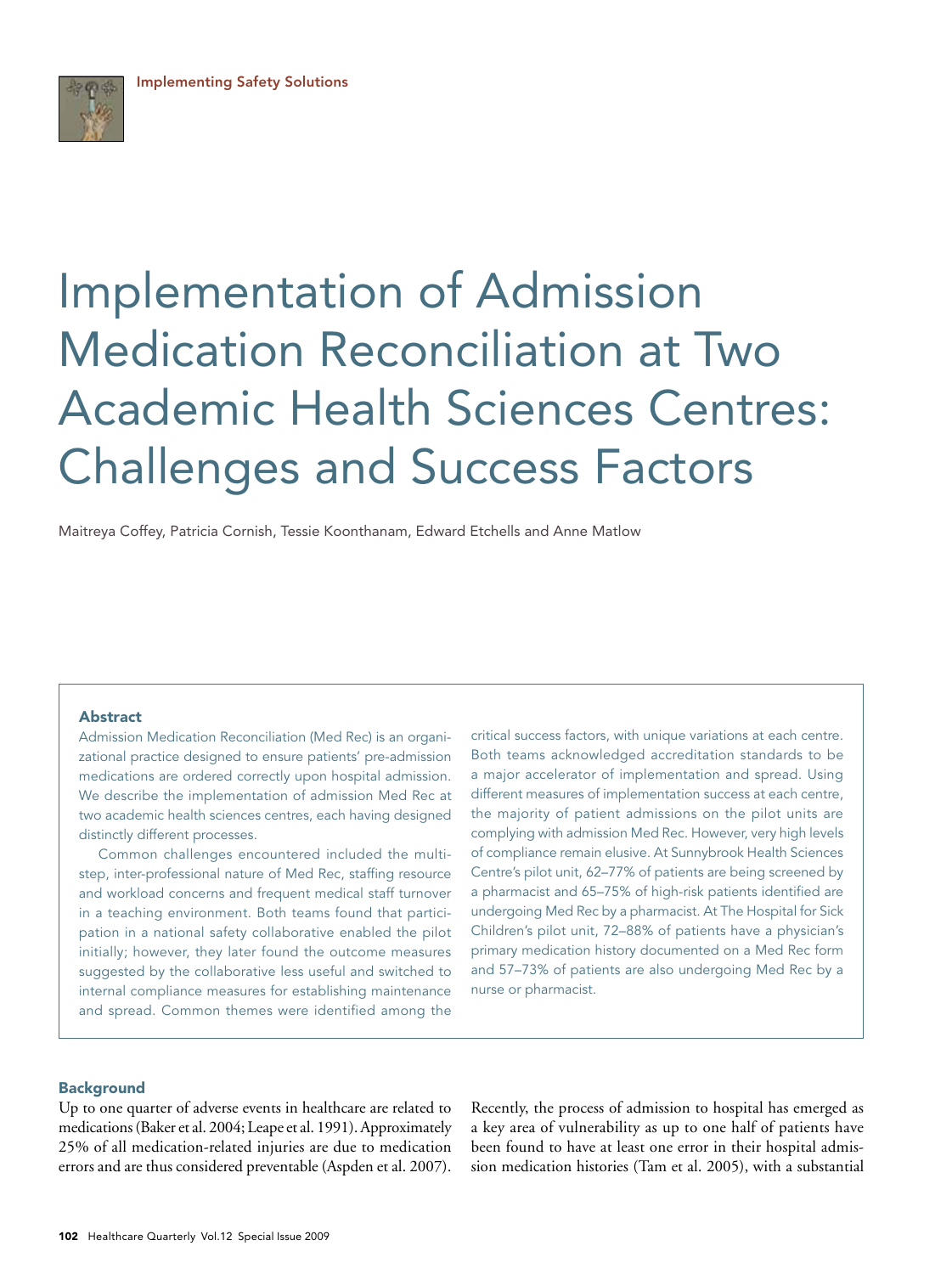portion of these errors having the potential to cause adverse events (Cornish et al. 2005).

Medication Reconciliation (Med Rec) at admission is a process whereby the final selection of medications ordered on admission takes all pre-admission medications into account. An accurate list of a patient's current home medications (best possible medication history [BPMH]) is obtained by an interview, a review of medication vials or the patient's personal medication list; contacting the patient's community pharmacy or physician; or reviewing prescription drug database information. The BPMH is compared with the hospital admission medication orders, and any discrepancies between the two are brought to the attention of the prescriber; if appropriate, changes are made to the orders (Rozich and Resar 2001).

Evidence supports the assertion that pharmacists provide the gold standard when compiling the BPMH (Cornish et al. 2005; Tam et al. 2005). When the BPMH is compared with the admission medication orders, two types of discrepancies may be found. If a prescriber has made an intentional change but not documented it, this is referred to as an "undocumented intentional discrepancy." While not an error, this suboptimal documentation could lead to errors at transfer or discharge. The other type, a true error, is called an "unintentional discrepancy." When performing Med Rec, it is essential that the providers involved in the process communicate directly to identify and resolve discrepancies.

Because Med Rec has dramatically reduced discrepancy rates in various settings (Pronovost et al. 2003; Rozich et al. 2004; Whittington and Cohen 2004), it has been endorsed by leading international patient safety organizations (Institute for Healthcare Improvement 2005; Institute for Safe Medication Practices 2005). Both the Institute for Healthcare Improvement in the United States and the Canadian Patient Safety Institute (www.patientsafetyinstitute.ca) included Med Rec in their 100,000 Lives and Safer Healthcare Now! (www.saferhealthcarenow.ca) campaigns, respectively. Further attesting to its importance, Med Rec has been designated a required organizational practice by Accreditation Canada (2008) and the Joint Commission in the United States (www.jointcommission.org).

One admission Med Rec strategy is to have a clinical pharmacists obtain a BPMH on every admitted patient. Unfortunately, many units to do not have clinical pharmacists, while other units have clinical pharmacists who cannot possibly assess every patient given existing staffing levels and competing duties. Also, it is difficult to justify the broad deployment of clinical pharmacists to obtain BPMHs given that there is insufficient evidence to justify the routine application of Med Rec for all patients in all in-patient settings. Clinical pharmacist assessment can only be justified when the rate of clinically significant unintentional discrepancies is high. Other reasonable implementation strategies include the following:

- 1. Develop and implement screening criteria. Patients identified as high risk for unintentional discrepancies are seen by a clinical pharmacist for a BPMH.
- 2. Train additional clinical staff to obtain a BPMH.
- 3. Focus reconciliation efforts on comparing the primary medication history to medication orders. For example, the unit nurse could compare the admission medication history to the admission medication orders and identify discrepancies. This strategy would detect undocumented intentional discrepancies but would be less likely to detect unintentional discrepancies because no new information would be obtained from the patient. Therefore, any errors in the primary medication history would be unlikely to be corrected. Therefore, its impact on patient safety might be less.

We will not discuss the third option further, but we have observed that many organizations have chosen this approach, and we believe that the potential impact on patient safety is lower. Table 1 lists the relative strengths and weaknesses of these approaches as well as the potential process measures of implementation success.

We describe the implementation of admission Med Rec at two academic health sciences centres, each having designed distinctly different processes. The objectives of this study were (1) to describe admission Med Rec strategies at two academic health sciences centres, (2) to discuss common challenges and success factors and (3) to analyze different measures of implementation success.

#### Implementation

### Setting and Teams

Both centres are urban, university-affiliated tertiary care hospitals. Sunnybrook Health Sciences Centre has 649 adult beds, including 94 beds on the general internal medicine unit. The Hospital for Sick Children (SickKids) has 376 pediatric beds, with 60 beds on the pediatric medicine unit. Both units participated in Med Rec pilots as part of Safer Healthcare Now! Participation was voluntary and grew out of grassroots interest in medication safety. At Sunnybrook, members of the general internal medicine team had conducted audits and formal research examining admission medication discrepancies prior to the campaign. At SickKids, a number of pediatric medicine morbidity and mortality reviews involving serious medication errors had stimulated interest in the topic.

Inter-professional teams were formed that included physicians, pharmacists and hospital quality and safety professionals (as well as nurses at SickKids). A generalist/hospitalist with active clinical involvement and professional interest in patient safety became the physician lead at both sites. Sunnybrook's patient safety pharmacist served as the team's pilot project manager, whereas the pilot project manager at SickKids was a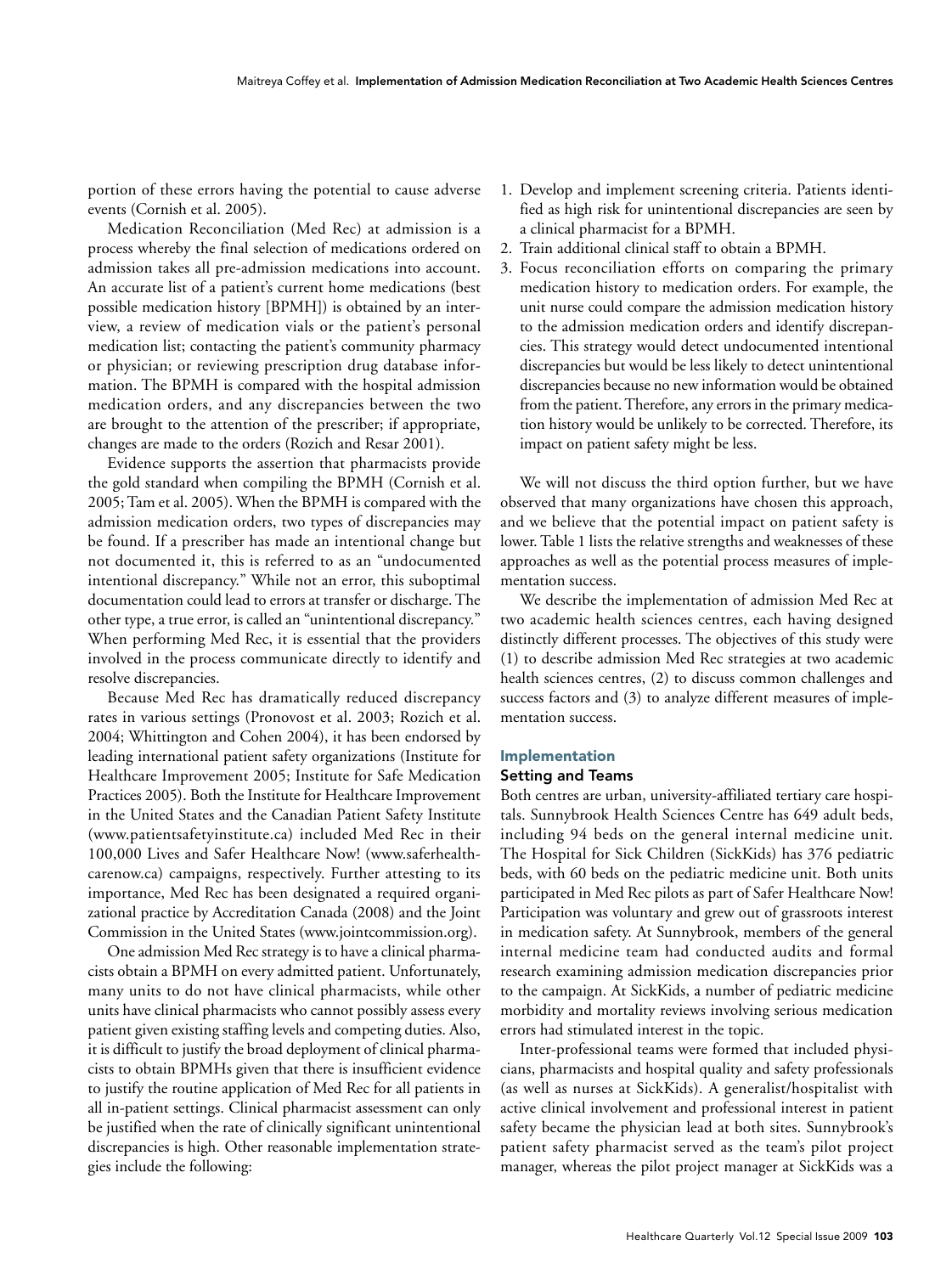| <b>Strategy</b>                                                                                                                  | <b>Strengths</b>                                                                                                                                                                | <b>Weaknesses</b>                                                                                                                                                                                                                                             | <b>Potential Measures of Implementation</b>                                                                                                                   |
|----------------------------------------------------------------------------------------------------------------------------------|---------------------------------------------------------------------------------------------------------------------------------------------------------------------------------|---------------------------------------------------------------------------------------------------------------------------------------------------------------------------------------------------------------------------------------------------------------|---------------------------------------------------------------------------------------------------------------------------------------------------------------|
| <b>Pharmacist obtains BPMH</b><br>and resolves discrepancies<br>for all patients                                                 | • Gold standard, supported<br>by evidence<br>• Correct medication list<br>obtained early in admission<br>• Requires little training<br>resources, pharmacist<br>already skilled | • Pharmacist resources rarely allow<br>for this<br>• May leave gap in Med Rec process<br>for evenings and weekends<br>• Could compromise pharmacist's<br>ability to perform other relevant<br>medication safety activities                                    | • Percentage of patients assessed by a<br>pharmacists (out of total admissions)                                                                               |
| <b>Pharmacist obtains BPMH</b><br>and resolves discrepancies<br>for selected high-risk<br>patients                               | • Focuses application of<br>scarce resources on<br>highest-risk group/most<br>likely to benefit                                                                                 | • Requires development of screening<br>criteria, determination of who is<br>responsible for screening and a<br>process for doing so                                                                                                                           | • Percentage of patients screened (out of<br>total admissions)<br>• Percentage with a documented<br>pharmacist BPMH (out of those<br>identified as high risk) |
| Other clinical staff (e.g.,<br>nurses) obtains BPMH and<br>resolves discrepancies                                                | • Provider with most<br>proximity to patient<br>bedside is involved<br>$\bullet$ 24/7 coverage                                                                                  | • Not known how a nurse-obtained<br>BPMH compares with gold standard<br>of a pharmacist-obtained BPMH<br>• Extensive resources required to<br>educate nursing staff<br>• Continued struggle with compliance<br>(not perceived as part of nursing<br>practice) | • Percentage of patients with a<br>documented BPMH (out of total<br>admissions)                                                                               |
| Other clinical staff (e.g.,<br>nurses) compare primary<br>history to admission<br>medication orders and<br>resolve discrepancies | • Provider with most<br>proximity to patient<br>bedside is involved<br>$\bullet$ 24/7 coverage<br>• Potentially simple to<br>implement                                          | • BPMH not systematically obtained<br>Ino additional information from<br>standard physician history); thus,<br>less likely to identify unintentional<br>discrepancies                                                                                         | • Percentage of patients undergoing<br>comparison (out of total admissions)                                                                                   |

#### Table 1. Comparison of Med Rec process strategies

BPMH = best possible medication history; Med Rec = Medication Reconciliation.

quality analyst with a nursing background.

### Initial Approach

Both teams began by introducing a Med Rec form to improve the completeness and documentation of the physician's primary medication history. Though neither team expected the form to improve the accuracy of the history, it was hoped that having physicians enter the primary medication history on the form would reduce undocumented intentional discrepancies by prompting them to indicate "continue, stop or change" for each medication. It was assumed that this would make it easier for a second provider to compile the BPMH and correct any unintentional discrepancies.

Prior to the pilot studies, pharmacists had established clinical roles in both centres and performed BPMHs or checked admission medication orders on an ad hoc basis, either at the request of a physician or through informal screening. A prior study at Sunnybrook had shown that this ad hoc system was not working

well as it resulted in over half of patients having at least one unintentional discrepancy (Cornish et al. 2005). Though both teams recognized that pharmacists could provide the gold standard of Med Rec, neither site had adequate pharmacist resources to provide this service for every admission, nor did they believe a pharmacist's expertise was required for every patient. Thus, both teams devised a screening process to identify high-risk patients for the purposes of an independent BPMH creation and reconciliation by a pharmacist.

Sunnybrook had found a high rate of discrepancies for patients on four or more prescription medications (Cornish et al. 2005). This cut-off, as well as the presence of a high-alert medication or an unclear history, was used to define the highrisk patient population. In the adult population at Sunnybrook, approximately three quarters of patients meet this definition of high risk, whereas in the pediatric population at SickKids, only one quarter meets this definition (one half do if over-thecounter medications and supplements are included).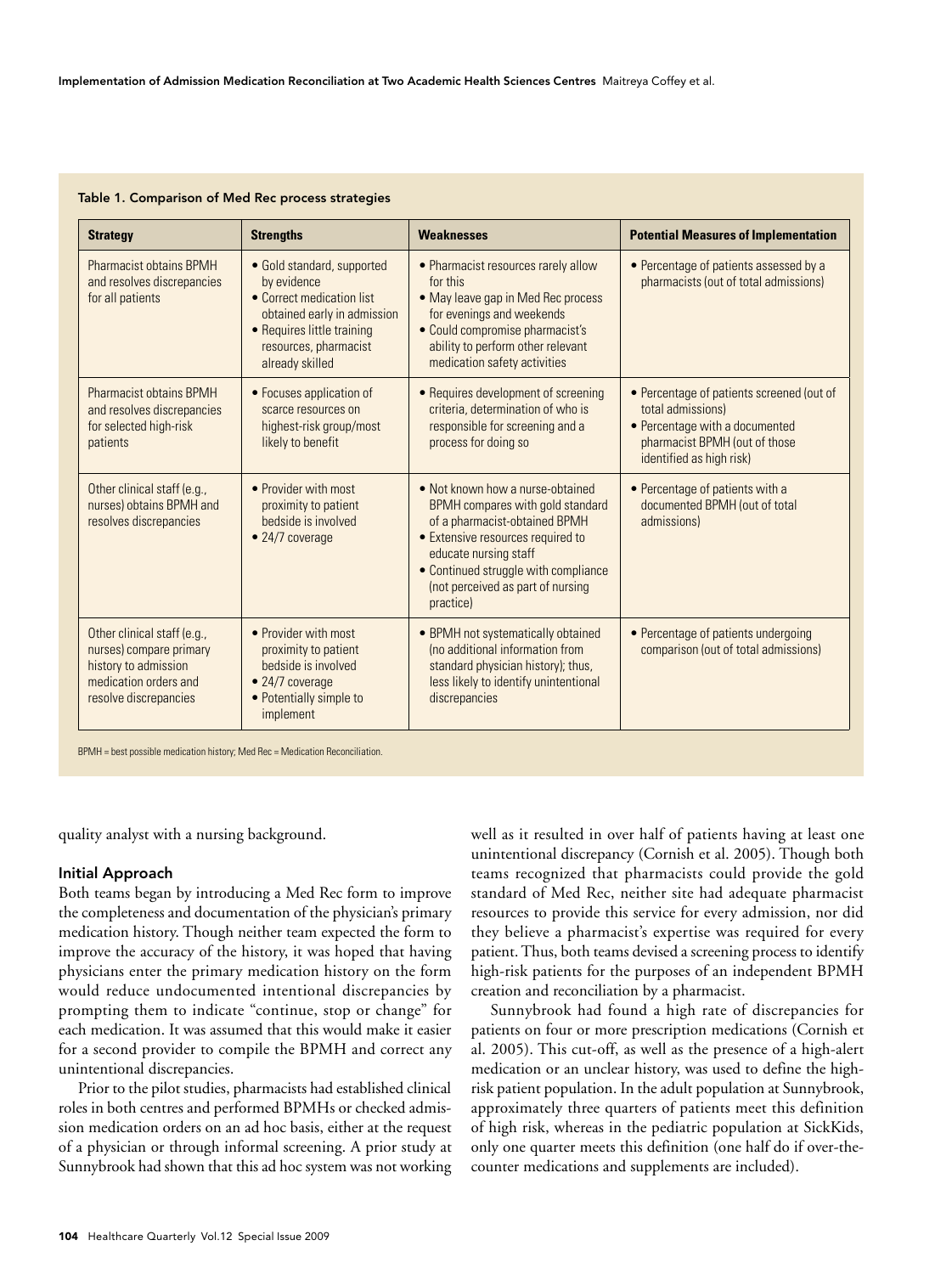## Early Challenges and Ongoing Implementation

Initially, physician leaders of both teams were present at the beginning of each academic rotation to orient every team to the Med Rec form. Within months, it became clear that this approach would be impossible to sustain in light of the constant turnover of both faculty and trainees. Furthermore, even when physicians agreed with Med Rec in principle, it was extremely difficult to get them to perform it in practice. Reasons included the perception that the form was extra work, difficulty finding the form and not remembering to look for the form. Both teams stocked admission packages, including the Med Rec form, with other essential paperwork in the emergency department (ED), but forms still ended up missing from the chart or being left blank. The teams could not convince physicians to write the medication list on the form instead of in the body of the admission history and physical as was their usual practice, so many physicians were duplicating the history.

The involvement of clinical pharmacists was achieved with far less effort. This is likely because a less-structured version of Med Rec was already part of their practice. Since they felt they did not have the capacity to perform Med Rec for every patient and that their skills were not required for every patient, they supported screening for high-risk patients. In response to the challenge of physician turnover, both centres began to focus on permanent clinical staff. At Sunnybrook, one pharmacist fulltime equivalent was added to increase the complement to five clinical pharmacists on the medical wards, in addition to an ED pharmacist. Pharmacists were encouraged to initiate Med Rec as

early in the admission process as was feasible. This could mean obtaining a BPMH in the ED prior to the physician's history and orders. Thus, the initiation of the process was no longer entirely physician dependent, allowing significant gains in Med Rec compliance without dependence on intensive re-education with each rotation.

In contrast, SickKids remained committed to holding physicians accountable for use of the form. Available pharmacist resources allowed them to reconcile only a minority of patients, which led to the decision to involve nurses in the process. Over three months, the unit's entire nursing staff were trained to perform a BPMH and reconciliation, with the expectation that they would complete it for every admission and involve pharmacists only with patients on four or more medications. SickKids was simultaneously conducting a study in which virtually no clinically significant discrepancies were found in patients on less than four medications, supporting this approach. However, the absence of clinically important discrepancies in the low-risk group raised the question of whether any additional staff resources, including nursing, should be applied to this group (Coffey et al. 2008). Advantages and disadvantages of these approaches are outlined in Table 1.

#### Evaluation

Both centres established a baseline rate of discrepancies. Sunnybrook used data from their previous study, showing an average of one unintentional discrepancy per patient. SickKids' pre-pilot data showed 1.5 unintentional discrepancies per

|                                                                                                                                                                                                                                          | May 20-Jun 18, 2007                            | Sep 17-Oct 5, 2007                       | Jan 7-25, 2008                               |  |  |
|------------------------------------------------------------------------------------------------------------------------------------------------------------------------------------------------------------------------------------------|------------------------------------------------|------------------------------------------|----------------------------------------------|--|--|
| Total number of admissions to general medicine                                                                                                                                                                                           | 247                                            | 163 <sup>†</sup>                         | $166*$                                       |  |  |
| Patients screened by in-patient pharmacist                                                                                                                                                                                               | 152 (62%)                                      | 118 (73%)                                | 127(77%)                                     |  |  |
| Medication history form on chart prior to pharmacist review                                                                                                                                                                              | 25(16%)                                        | 25(21%)                                  | 24(19%)                                      |  |  |
| Patients with $\geq 1$ high-risk criteria<br>Medication history verified by pharmacist<br>Medication history not verified by pharmacist and reason documented<br>Medication history not verified by pharmacist and reason not documented | 106 (70%)<br>74 (70%)<br>$12(11\%)$<br>20(19%) | 77(57%)<br>50(65%)<br>14(18%)<br>13(17%) | 86 (68%)<br>63 (75%)<br>$9(11\%)$<br>14(17%) |  |  |
| Patients with $\geq 1$ discrepancy                                                                                                                                                                                                       | 86 (57%)                                       | 60(51%)                                  | 58 (46%)                                     |  |  |
| Mean number of discrepancies per patient (range)                                                                                                                                                                                         | $1.5 \pm 1.6(0 - 7)$                           | $1.1 \pm 1.5(0-6)$                       | $1.0 \pm 1.4(0 - 7)$                         |  |  |
| Total number of discrepancies identified                                                                                                                                                                                                 | 224                                            | 125                                      | 120                                          |  |  |

Table 2. Sunnybrook Med Rec data collection summary\*

Med Rec = Medication Reconciliation.

\*Note these data are from the study midpoint after several months of implementation work and after pharmacy staffing increases (no performance data prior to this are available).

† Includes 12 patients admitted on the weekend and discharged within 72 hours (i.e., no opportunity for pharmacist to review).

‡ Includes14 patients admitted on the weekend and discharged within 72 hours (i.e., no opportunity for pharmacist to review).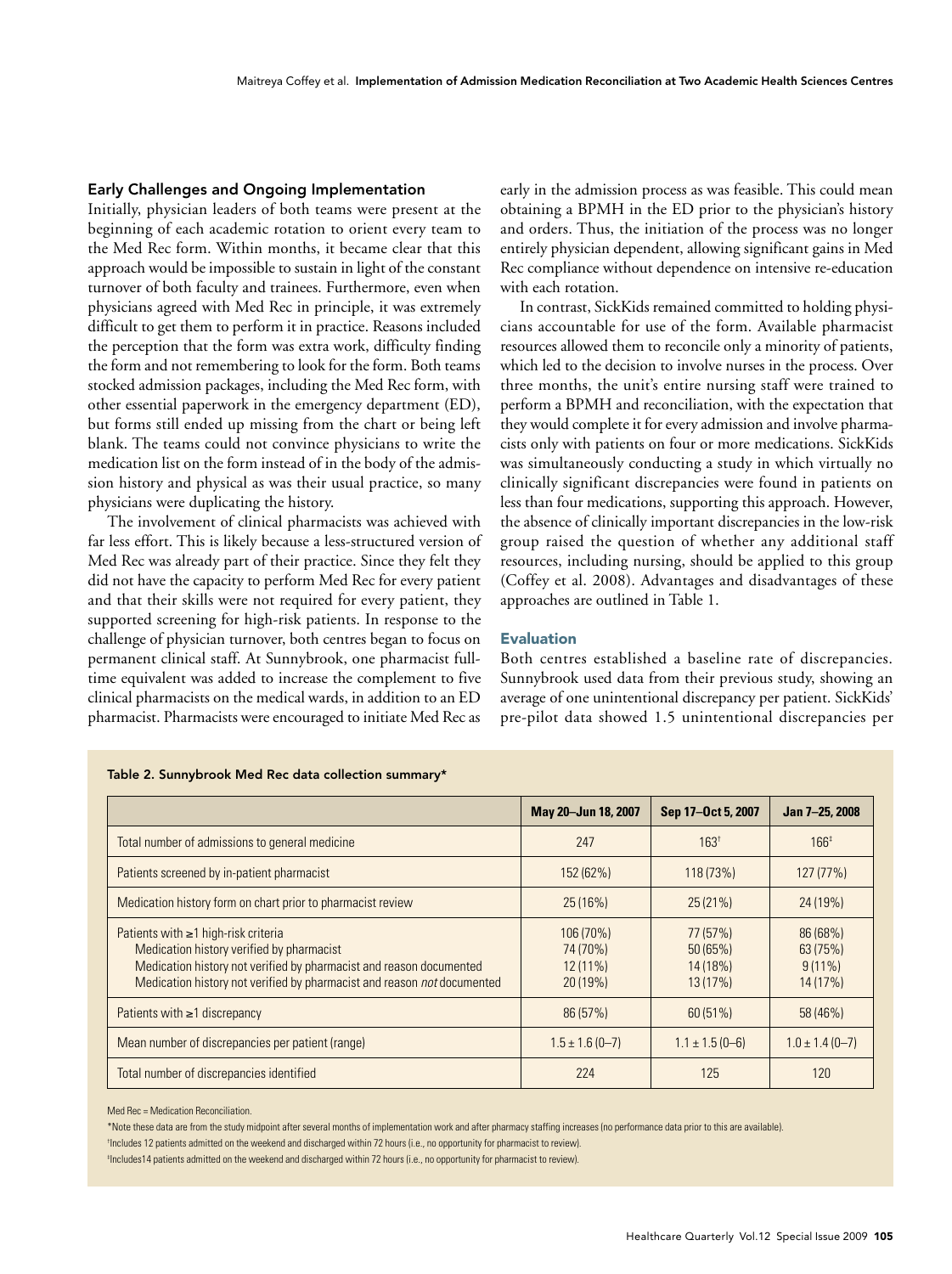patient. As participants in Safer Healthcare Now! both centres were encouraged to submit rates of unintentional discrepancies on a sample of 20 charts per month. The teams did not expect a change in the rate of unintentional discrepancies between the primary (physician) history and the admission medication orders over time because neither team focused on changing the primary medication history process. These discrepancies were expected to remain relatively constant as they reflect patient complexity and physician habits and skills related to compiling a primary medication history. Rather, the success of the program was to be measured by the number of patients receiving Med Rec, which would resolve unintentional discrepancies that would not otherwise have been identified.

Sunnybrook performed three one-month audits of consecutive admissions capturing these measures (Table 2). After the January 2008 audit, a pharmacist and a physician reviewed all the unintentional discrepancies and estimated that 50% had the potential to cause patient harm had they not been identified and corrected by the Med Rec program (data not shown).

SickKids' approach to measuring Med Rec implementation success began by monitoring physician compliance with using the Med Rec form (Figure 1). Monthly audits of 30 randomly selected charts were reviewed. Compliance was highly variable (30–80%) over the first nine months, depending on the medical team's interest and the availability of the physician leader. In January 2007, the second step of a nurse-obtained BPMH and reconciliation was introduced. During the first two months, extensive resources were dedicated to a comprehensive educational campaign and frequent compliance spot checks. Fearing a loss of educational momentum, the team advised nurses to proceed with the BPMH even when physicians had not initiated the Med Rec form. This resulted in a precipitous drop in physician compliance, possibly due to physicians leaving the task for the nurses. This problem was compounded by the physician leader's leave of absence followed by a period without project management support, which illustrates the pitfall of making a process too dependent on a particular individual.

In summer 2008, nurses were again advised not to proceed

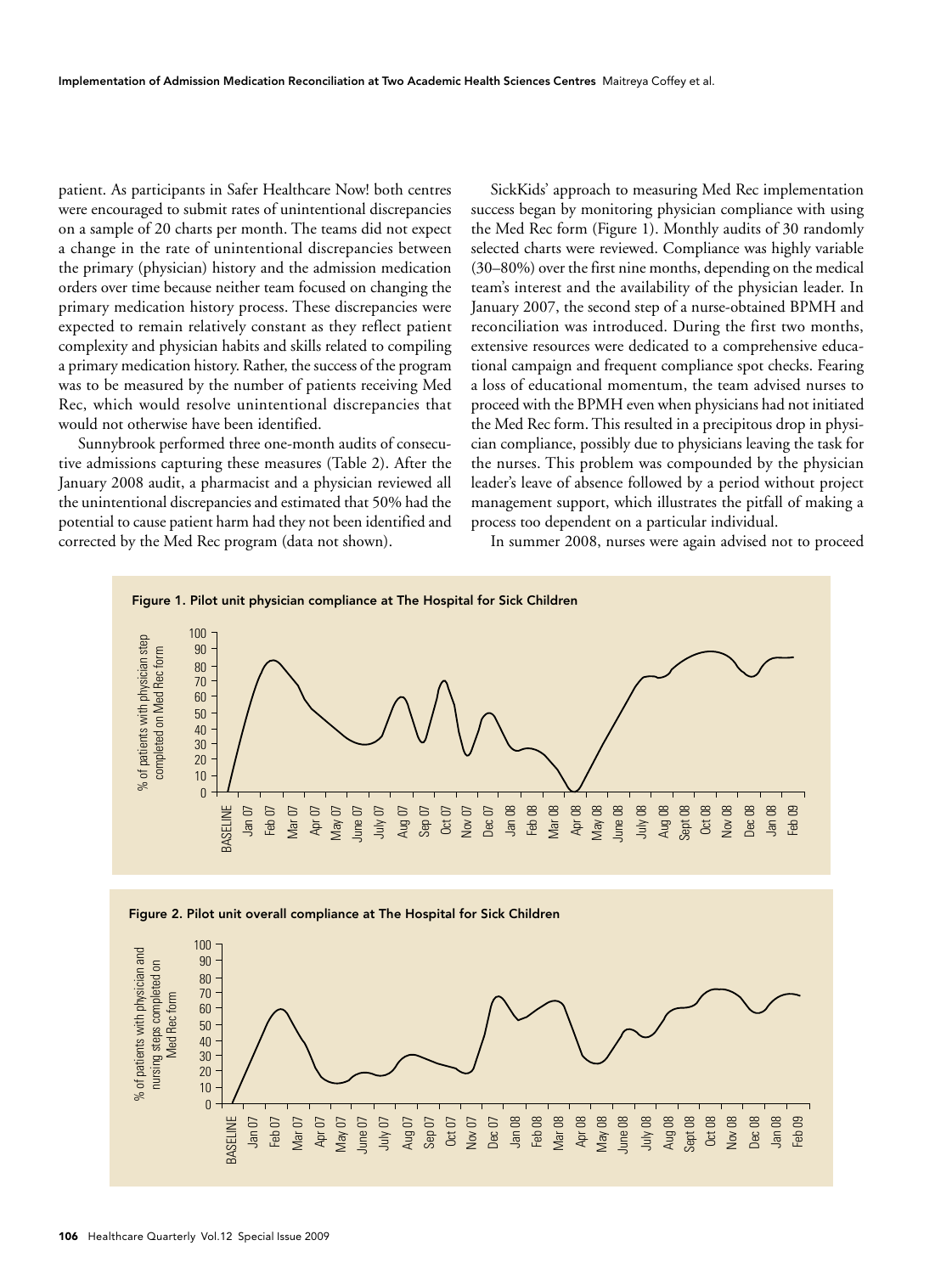with Med Rec unless the physician initiated the form, and the physician leader and a resident champion relaunched their educational efforts. A scaling-up of project management support allowed weekly audits capturing every admission. Since the fall of 2008, audits of physician-specific compliance have been reported to the physicians, their division head and the executive sponsor. As of January 2009, despite achieving acceptable physician compliance, nursing compliance remains a challenge; so, overall compliance with both steps of Med Rec is currently around 40–60% (Figure 2). Pharmacist performance is not being audited, but spot checks show that they are consistently reconciling approximately 20% of patients, including almost all high-risk patients.

#### Challenges, Successes and Lessons Learned

Challenges to both centres implementing admission Med Rec included the following:

- Physicians perceive little value in documenting a medication history on a separate form and are not disposed to abandon the practice of documenting the medication list within the admission history and physical.
- • The constant turnover of trainee and staff physicians makes it extremely difficult to educate and convince each new physician to adopt Med Rec processes.
- Workload concerns remain a substantial challenge. In spite of Sunnybrook's increased clinical pharmacist resources, pharmacists are available to do Med Rec only during regular business hours, resulting in the screening of approximately 75% of general medical patients and the reconciliation of about 80% of high-risk patients identified. At SickKids, extensive resources continue to be required for maintaining nursing Med Rec compliance, and Med Rec often competes poorly with other nursing tasks.
- Data collection and management are burdensome. Specifically, the ongoing auditing necessary to achieve current levels of performance is labour intensive and not a long-term solution.

Success factors and variations at each centre are listed in Table 3. Both teams found that their participation in Safer Healthcare Now! assisted the initial launch by providing methodology for data collection, credibility and branding, as well as a forum for discussion with colleagues regionally and nationally. Once the Med Rec process was established, however, both teams turned to process measures to evaluate the proportion of patients undergoing Med Rec. The designation of Med Rec as a Required Organizational Practice by Accreditation Canada was a significant accelerator. At SickKids, for example, a full-time project manager was secured and Med Rec was declared a key corporate performance objective.

#### Hospital-Wide Spread

Both teams noted distinct uptake patterns in different clinical areas as the process was spread. At SickKids, cardiology had a high degree of concern for medication risks, an engaged physician leader and a supportive management culture, which led to immediate high levels of Med Rec compliance (Figure 3). On the other hand, more challenges were encountered in the surgical areas, where different admission processes (i.e., pre-admission clinics) and a general discomfort with medication management were unanticipated barriers. With a better understanding of workflow in surgery and a redesign from the initial pilot, compliance is slowly improving. Sunnybrook achieved excellent compliance when a pre-admission Med Rec form was completed by nurses in the preoperative clinic, and surgical residents informally reported a high degree of satisfaction when referring to these forms to create post-operative orders. Both hospitals are considering introducing a clinical pharmacist role in the preoperative clinic setting. At Sunnybrook long-term care, with stable staff and fewer new admissions, pharmacist-initiated Med Rec has been fully implemented with a high degree of reliability.

Lessons learned from preliminary spread results include the following:

- • Unit-specific processes taking into account current workflow, staffing resources and patient risk profiles are critical, even within a single institution.
- Shared accountability must include clarity with respect to which team members are accountable for which steps.
- • A physician champion who is visible and directly involved with the admission process is key in each clinical area.

# Conclusions: The Future of Med Rec Transfer, Discharge and Beyond

Though most centres have started with a focus on Med Rec at admission, it is also required at transfer and discharge. While this might seem to entail a simple extension of the admission process, there will be significant logistical hurdles to overcome in determining how the original BPMH will be combined with current in-patient medications, how prescriber intent will be documented and how repeated recopying of lists will be avoided. Furthermore, although Med Rec emerged with a focus on in-patient care, medication lists are frequently updated in the ambulatory setting. The fact that medication information is housed in so many different, often inaccessible locations cries out for the creation of federal or provincial repositories of prescription information independent of payment source or physical location. This is relevant to the larger discussion regarding the need for integrated electronic health records. Patient and family involvement is another area for future exploration. Some advocate for patient-held medication lists, which would allow patients and families to have up-to-date informa-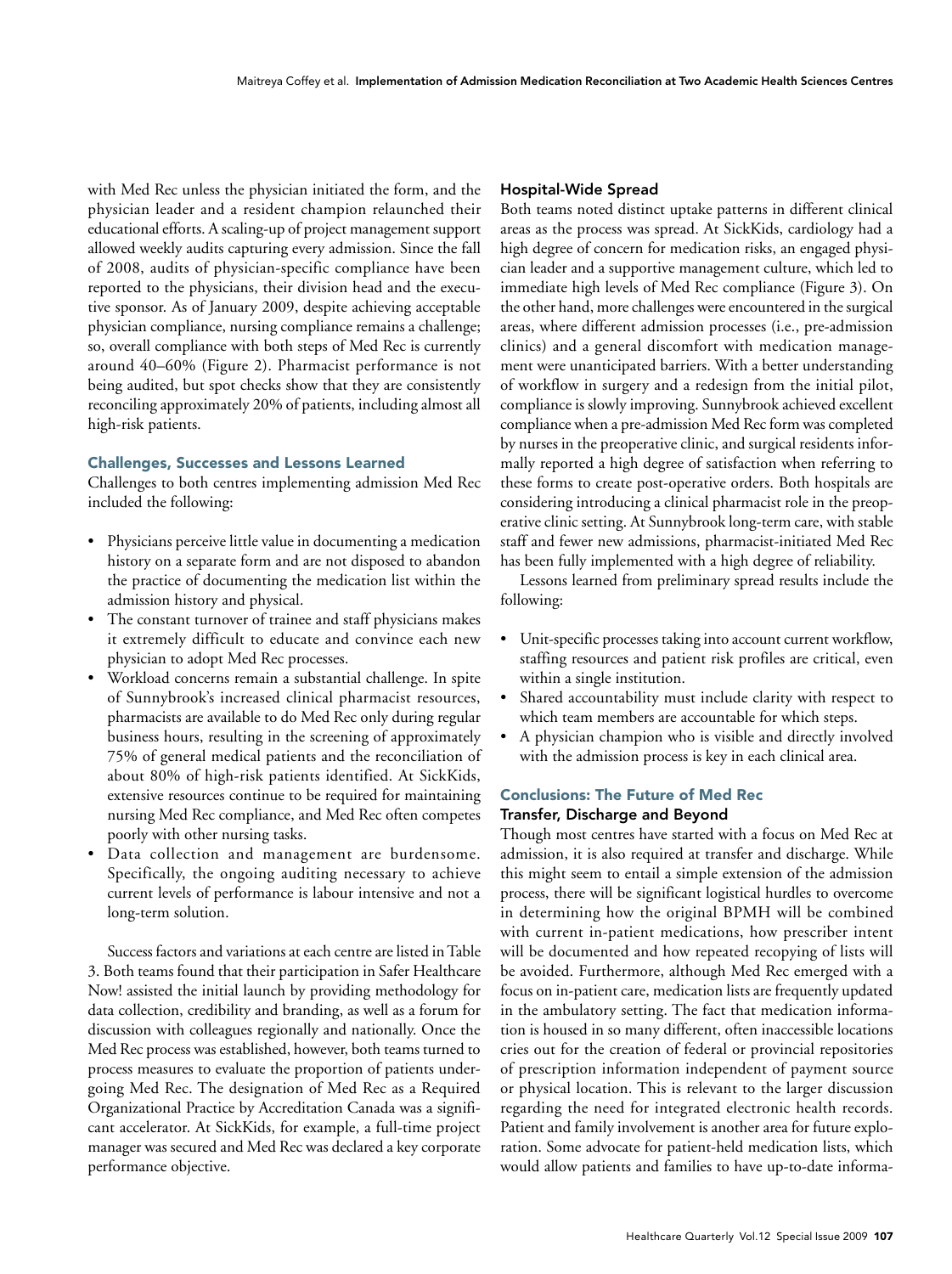#### Table 3. Centre-specific Med Rec success factors

| <b>Critical Success Factor</b>                                        | <b>Sunnybrook Health Sciences Centre</b>                                                               | <b>Hospital for Sick Children</b>                                                                                       |  |
|-----------------------------------------------------------------------|--------------------------------------------------------------------------------------------------------|-------------------------------------------------------------------------------------------------------------------------|--|
| Executive support                                                     | Strong support from director of pharmacy<br>regarding staffing increases                               | Physician vice-president of quality and chief<br>nursing executive key in moving physician and<br>nursing roles forward |  |
| Pilot unit physician champions                                        | Hospital patient safety leader and active<br>clinician with academic expertise in medication<br>safety | Divisional quality leader and active clinician<br>with improvement expertise, and resident<br>project champion          |  |
| Investments in personnel resources                                    | Permanent increase in pharmacist FTE                                                                   | Project management support for pilot, one-year<br>full FTE for hospital-wide spread                                     |  |
| Front-line physician communication                                    | Morning rounds, staff meetings, resident<br><i>lectures</i>                                            | Morbidity and mortality reviews, staff<br>meetings, resident lectures                                                   |  |
| Redundancy/mutual accountability                                      | Physicians and pharmacists work together to<br>resolve discrepancies, either can initiate              | Physicians and nurses are mutually<br>accountable for performing steps in a specific<br>order                           |  |
| Acceptance of a risk-based approach to<br>providing the gold standard | Pharmacists perform all screening and are<br>reconciling a majority of patients                        | Pharmacists reconcile 20-30% of patients<br>(almost all the high-risk patients)                                         |  |
| Local data used to drive change                                       | Three audits over 8 months                                                                             | Monthly audits over first year, weekly over<br>second year                                                              |  |
| Individual staff feedback                                             | Clinical pharmacists participate in all audits                                                         | >80% physician compliance after individual<br>audit/feedback with group reporting<br>commenced                          |  |

FTE = full-time equivalent; Med Rec = Medication Reconciliation.



tion for their use and to share with health providers.

## Universal or Risk-Based Med Rec?

The cases here illustrate two possible approaches to Med Rec. The universal approach is for every patient at every admission,

as is currently required by accreditation bodies. A benefit is that it places pressure on health systems and organizations to invest in applications to facilitate the accessibility of accurate medication information throughout the continuum of care. A disadvantage is that it promotes the widespread dissemination of practices that may fulfill the appearance of compliance without truly improving medication safety.

The risk-based approach involves applying enhanced resources to higher-risk populations. This is better supported by medical evidence and may represent the best investment in terms of avoiding adverse events. The challenge, however, is that the vast array of risk profiles for different populations makes it difficult to evaluate each setting against a common standard.

## Workload and Sustainability

To ensure the sustainability and expansion of Med Rec, innovative solutions are needed to address the workload issues and inefficiencies in the process. Novel personnel arrangements should be explored, such as pharmacy students or technicians partnering with pharmacists to facilitate Med Rec. Information technology solutions for Med Rec that could be fully integrated